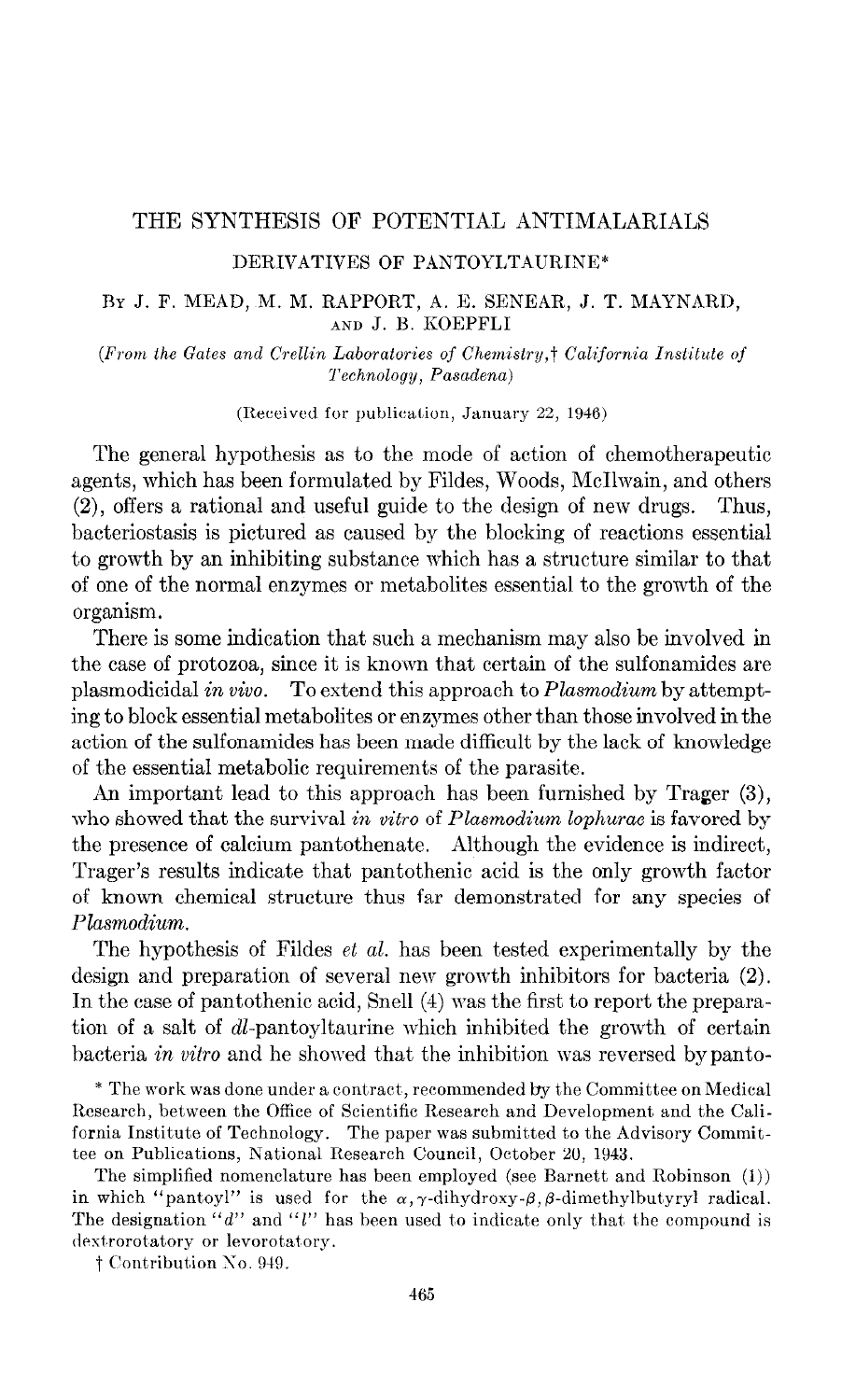thenic acid. In the same year Kuhn, Wieland, and Möller (5) prepared solutions of the d and l modifications of pantoyltaurine and they reported that the  $d$  form was 32 times more active than the  $l$  form as a growth inhibitor for certain bacteria. Independently, McIlwain, Barnett, and Robinson (6) prepared and tested as bacterial inhibitors not only dl-pantoyltaurine but also dl-pantoyltaurylamide and a number of other analogues of pantothenic acid.

In the light of Trager's evidence that pantothenic acid is an essential growth factor for Plasmodium lophurae and of the work of Snell, McIlwain, and Kuhn, showing the existence of several compounds known to interfere with pantothenic acid metabolism, at least with respect to bacteria, the advisability of testing pantothenic acid inhibitors for antimalarial activity becomes evident.

The work reported here describes the preparation, in as pure a form as possible, of the optically active d-pantoyltaurine (I) and several of its derivatives,  $II$ ,  $III$ ,  $IV$ ,  $V$ ,  $VI$ , and  $VII$ , primarily for testing as antimalarials and incidentally for testing with a variety of other pathogens.



h report of the results obtained with compounds I to VII in tests on avian malaria will be reported elsewhere.' It may be stated, however, that  $d$ -pantoyltaurylamide (II) showed definite activity in vivo in the suppression of parasites under certain test conditions.

### **EXPERIMENTAL**

d-Pantoyltaurine (Sodium Salt) (I),  $(SN 327)$ <sup>1</sup>—This compound was prepared in a manner similar to that employed by Snell (4) for the preparation of the optically inactive compound. The preparation of solutions of the  $d$  and  $l$  modifications has been reported by Kuhn et al. (5).

To 36.4 gm. of thoroughly dried I-pantolactone were added 41.2 gm. of

<sup>1</sup> The Survey number, designated SN, identifies a drug in the records of the Survey of Antimalarial Drugs. The antimalarial activities of the compounds to which Survey numbers have been assigned will be tabulated in a forthcoming monograph.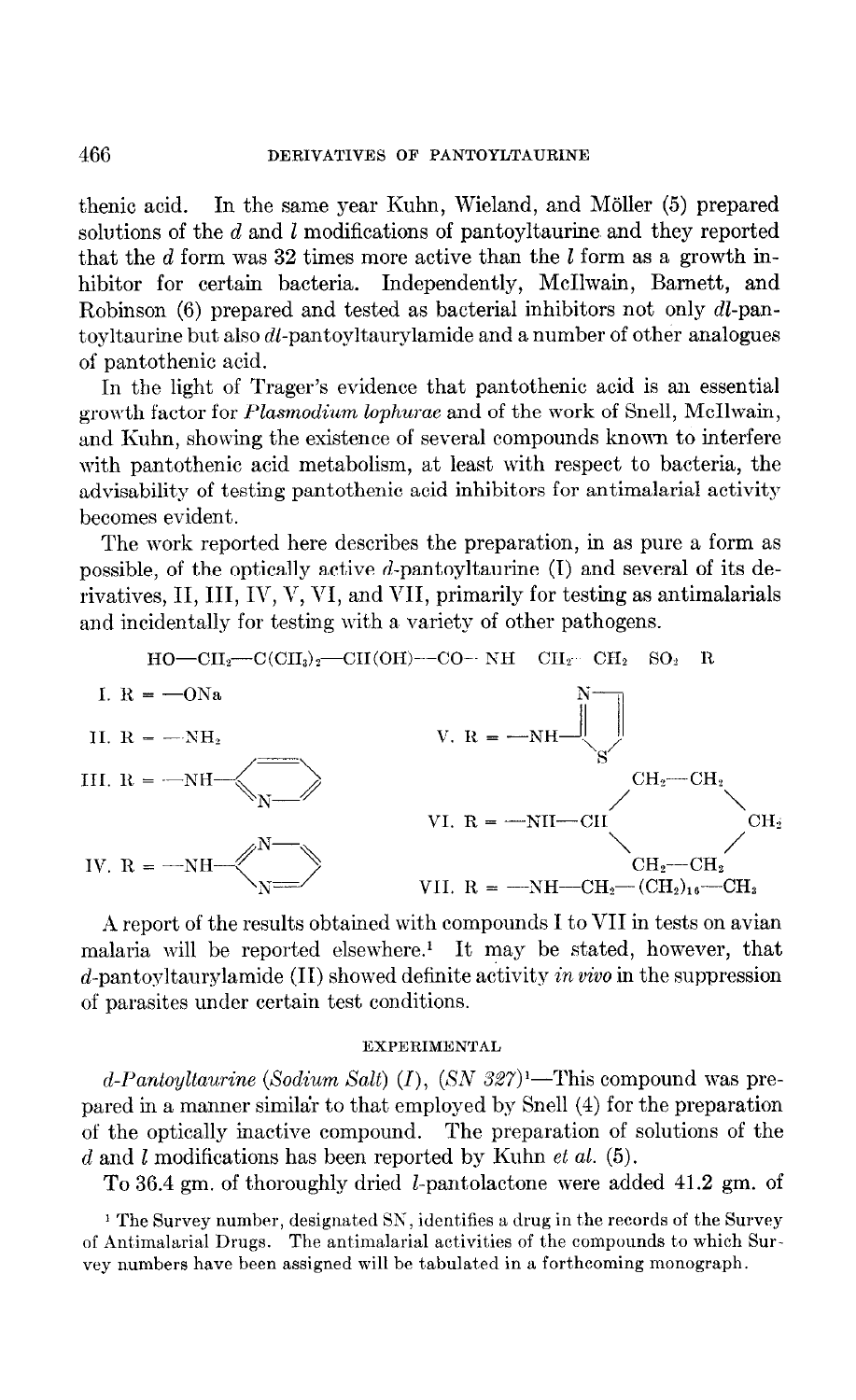the dried sodium salt of taurine and the mixture heated between 115--120" for 4.5 hours with occasional stirring. Bubbles of gas appeared to evolve during the reaction. The melt was poured into absolute ethanol and, upon standing, formed a gel. The product was extracted with 700 ml. of absolute ethanol, the ethanol concentrated in vacuo to 100 ml., and 600 ml. of acetone added. A powder precipitated which, after standing overnight at  $0^{\circ}$ , was filtered, washed with acetone, and dried over sulfuric acid in vacuo. There were obtained 46.5 gm. (90 per cent on the basis of lactone consumed) of a white deliquescent powder melting with effervescence at 100-110°.  $[\alpha]_p^{23} = +23.4^{\circ}$  (27.2 mg. in 1.93 ml. of water).

> $C_8H_{16}O_6NSNa.$  Calculated. C 34.7, H 5.8, N 5.1, Na 8.3 Found. " 34.5, " 6.1, " 4.8, " 8.4

 $d$ -Pantoyltaurylamide (II), (SN 3279)—Taurylamide hydrochloride, prepared by the method of Miller, Sprague, Kissinger, and McBurney (7), was converted to the free base as described by Barnett and Robinson (8). The oil thus obtained crystallized to a solid melting at 90-100'; because it is hygroscopic, it was used without further purification. Taurylamide (19.3) gm.) was heated with *l*-pantolactone  $(21.0 \text{ gm.})$  at  $100-110^{\circ}$  for 3 hours (see Barnett and Robinson's (8) procedure for the preparation of the optically inactive compound). The product (39 gm.) was a hygroscopic viscous gum which could not be induced. to crystallize. A sample was purified for analysis by repeated precipitations from ethanol with isopropyl ether; after prolonged drying over phosphorus pentoxide in vacua, the d-pantoyltaurylamide consisted of a colorless glassy solid.  $[\alpha]_p^{23} = +19.1^\circ$  $(52 \text{ mg. in } 2.0 \text{ ml. of water}).$ 

## $C_8H_{18}O_5N_2S$ . Calculated, N 11.0; found,<sup>2</sup> N 10.7

 $\beta$ -Phthalimidoethanesulfonyl-2-aminopyridine-Since the condensation of the acid chloride and 2-aminopyridine, whether carried out in pyridine or in water with sodium carbonate, always resulted in the hydrolysis of the sulfonyl chloride, the following conditions mere employed: To 25 gm, of 2-aminopyridine in the minimum amount of benzene were added 35 gm. of  $\beta$ -phthalimidoethanesulfonyl chloride (7) in benzene. The resulting solution was refluxed for 1 hour and allowed to cool. The precipitate, which formed during the reaction, was filtered off, stirred with dilute sodium bicarbonak solution, filtered, washed with water, and dried over sulfuric acid in vacuo. For purification, this product was refluxed with 150 ml. of methanol, allowed to cool, and filtered. There were thus obtained 33 gm. of  $\beta$ -phthalimidoethanesulfonyl-2-aminopyridine, colorless prisms, m.p. 213-215".

<sup>2</sup> A semimicro-Kjeldahl determination was carried out by Mr. C. T. Redemann.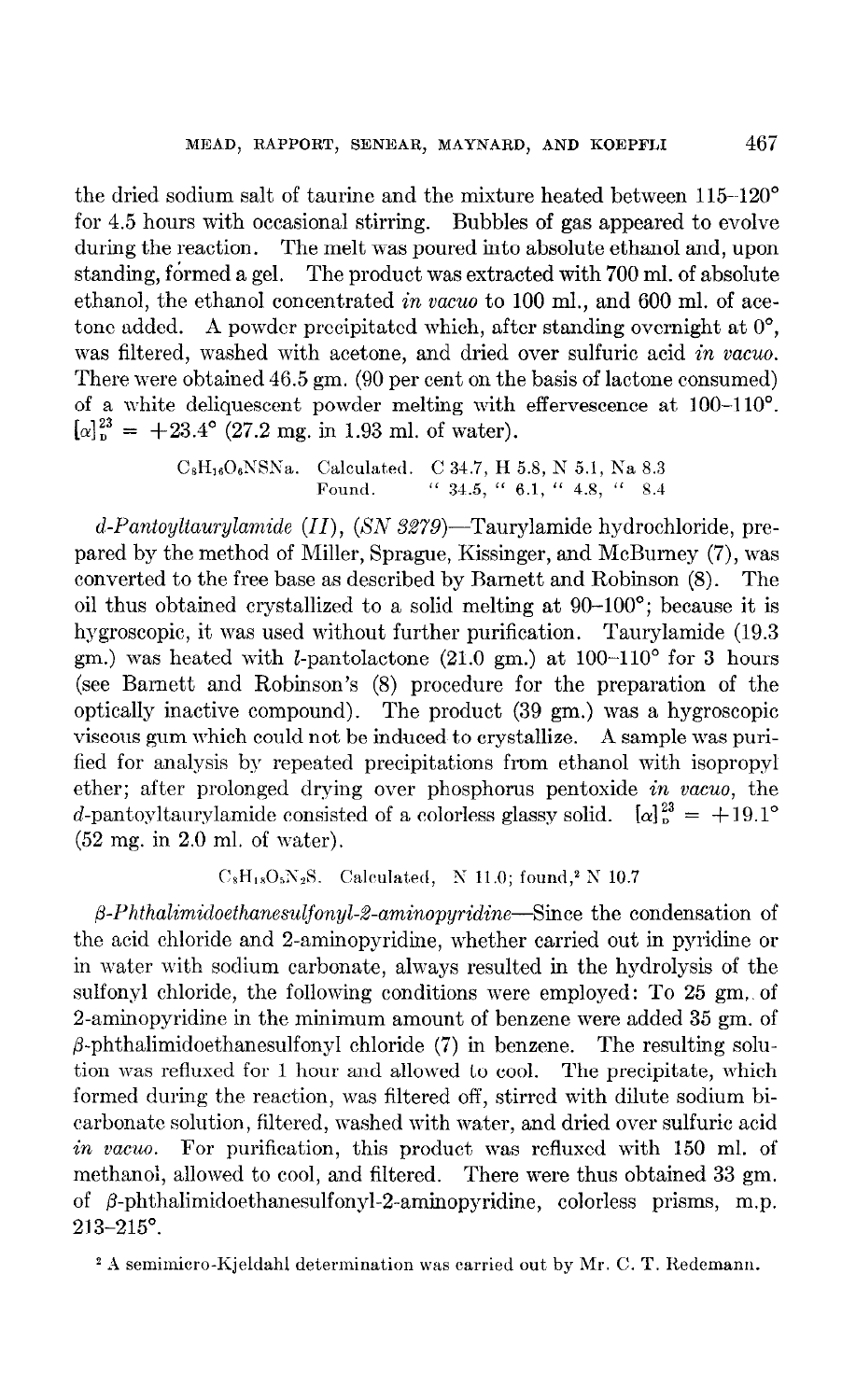### 468 DERIVATIVES OF PANTOYLTAURINE

 $C_{15}H_{13}O_4N_3S.$  Calculated. C 54.4, H 4.0, N 12.7 Found '' 54.7, '' 4.0, '' 12.4

Tauryl-2-aminopyridine-To 23 gm. of the above  $\beta$ -phthalimidoethanesulfonyl-2-aminopyridine suspended in 200 ml. of hot ethanol were added 11.7 ml. of 42 per cent hydrazine hydrate (9), and the mixture was refluxed on the mater bath. During 15 minutes, the solid had dissolved, and a precipitate had begun to form. The mixture was refluxed for 1 hour, cooled, and filtered. The intermediate thus obtained was dissolved in 1 liter of hot. water and treated with 13.5 ml. of concentrated hydrochloric acid. When the solution had cooled, the phthalhydrazide was filtered off, and the filtrate evaporated to dryness. The solid thus obtained, after several crystallizations from ethanol, proved to be a mixture of the mono- and dihydrochlorides of taurylaminopyridine. Although they could never be completely separated, it was found that the monohydrochloride melted at about 165", while the dihydrochloride had a melting point of about 190". The hydrochlorides mere each treated with the required amount of sodium bicarbonate solution. On evaporation of the aqueous solutions and crystallization of the residues from absolute ethanol, the same compound was obtained from both hydrochlorides as colorless clusters of platelets, m.p. 140-141".

$$
C_7H_{11}O_2N_3S. \text{ "Calculated. C 41.8, H 5.5, N 20.9}
$$
  
Found. " 41.9, " 5.8, " 20.8

 $d-N^2$ -(Pantoyltauryl)-2-aminopyridine (III), (SN 3280)-To 4.5 gm. of tauryl-2-aminopyridine were added  $3 \text{ gm}$ , of *l*-pantolactone, and the mixture was heated at 115-120" for 5 hours. After standing overnight in a desiccator over sulfuric acid, a product was obtained which solidified upon dissolving in acetone and pouring the solution into a large volume of dry ether. The material which precipitated was filtered under anhydrous conditions and dried over phosphorus pentoxide in vacua. The 5.5 gm. of semicrystalline material thus obtained mere hygroscopic and gradually became dark and gummy on exposure in the air. The best samples decomposed so rapidly that satisfactory analyses were not obtained. They had a melting point of about 53°.  $\left[\alpha\right]_p^{23} = +18.5^\circ$  (62 mg. in 2.0 ml. of water).

 $\beta$ -Phthalimidoethanesulfonyl-2-aminopyrimidine-To 17.2 gm. of 2-aminopyrimidine suspended in 50 ml. of dry pyridine mere added slowly, with shaking,  $46.5$  gm. of  $\beta$ -phthalimidoethanesulfonyl chloride. The solid gradually dissolved, and, after an hour, a flocculent precipitate began to form. The suspension was stirred vigorously overnight and then poured into 1 liter of water. The resulting suspension was neutralized with sodium bicarbonate and filtered. After drying, the product was obtained as 34.3 gm. (58 per cent) of a brown powder melting at 245-250°. After several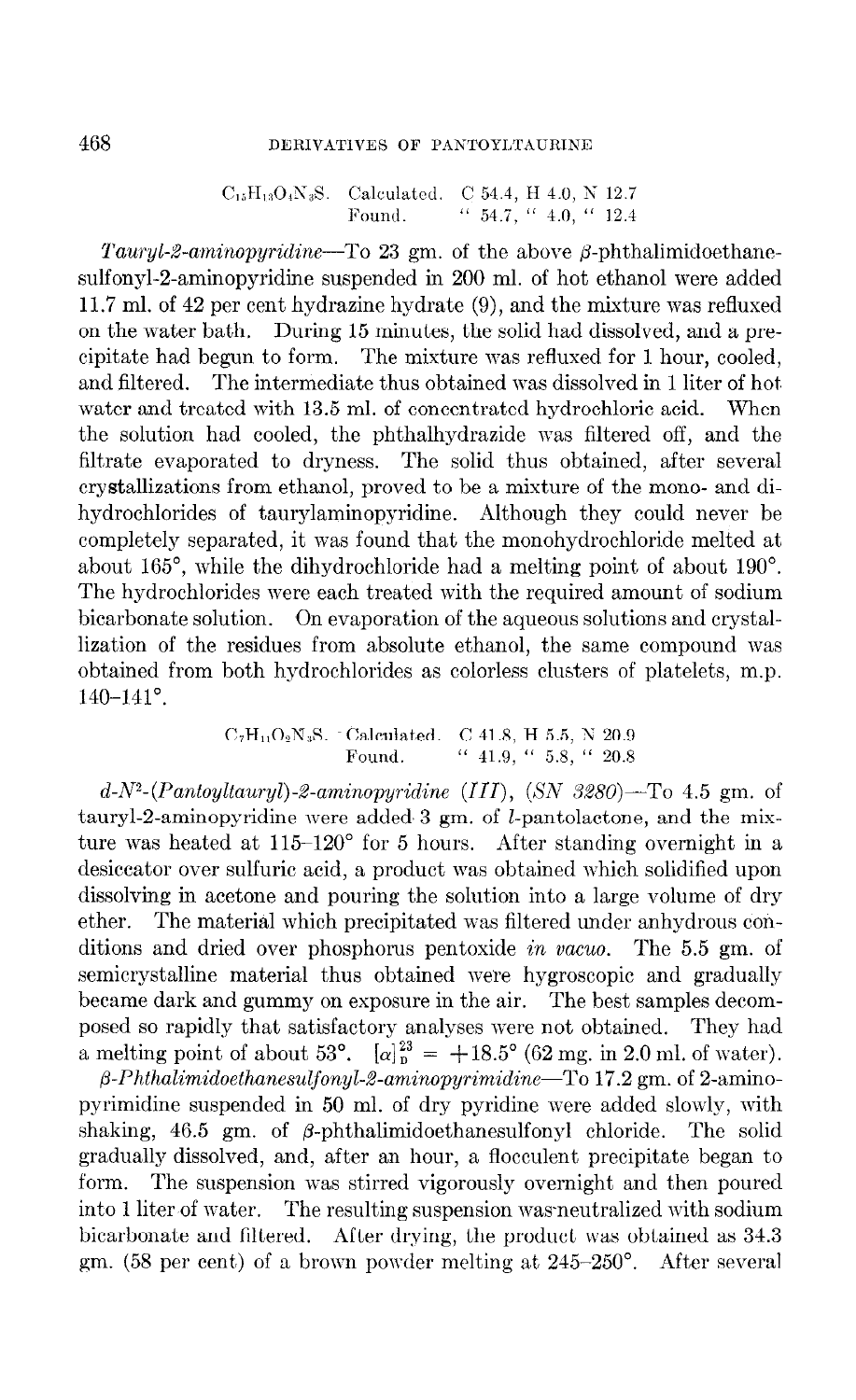recrystallizations from glacial acetic acid a sample was obtained as colorless prisms, m.p. 245-247".

 $C_{14}H_{12}N_4O_4S.$  Calculated, C 50.6, H 3.6; found, C 50.5, H 3.7

Tauryl-2-aminopyrimidine Hydrochloride—The hydrolysis of the phthalimido compound was carried out with hydrazine hydrate and hydrochloric acid solution, as described for the preparation of tauryl-2-aminopyridine. The hydrochloride was obtained in 75 per cent yield as colorless prisms from dilute ethanol, m.p.  $215-216^\circ$ .

> $C_6H_{11}N_4O_2SC1.$  Calculated. C 30.2, H 4.6, N 23.5 Found. "  $30.2$ , "  $4.6$ , "  $23.9$

Tauryl-2-aminopyrimidine Hydrate---On neutralization of an aqueous solution of the hydrochloride with sodium bicarbonate, a precipitate was obtained which after filtering and drying consisted of flat hexagonal prisms. A sample of this material, when heated, softened above  $140^{\circ}$  and melted at 151° with decomposition.

> $C_6H_{10}N_4O_2S \cdot H_2O$ . Calculated. C 32.7, H 5.5, N 25.4 Found. "  $33.0,$  "  $5.2,$  "  $25.3$

Tauryl-2-aminopyrimidine---On heating at  $100^{\circ}$ , the hydrate slowly decomposed. About 85 per cent of the theoretical amount of mater was removed by drying at 106-110" for 4 hours in a vacuum over phosphorus pentoxide. The compound thus obtained regained the water on standing in the air. It has not been obtained in pure form because of its instability, and the crude material was used for the next reaction.

 $d-N^2$ -(Pantoyltauryl)-2-aminopyrimidine (IV), (SN 7293)--Finely powdered tauryl-2-aminopyrimidine hydrate  $(1.1 \text{ gm.})$  was dried at  $92^{\circ}$  under a high vacuum for 18 hours. To the resulting solid was added 0.9 gm. of *l*-pantolactone, and the mixture heated at  $97-98^{\circ}$  for 6 hours and at  $115^{\circ}$ for an additional 30 minutes. A clear melt was obtained. The temperature was lowered to 100° and the heating continued for 8 hours. During this latter period, some crystallization was observed. The reaction mixture was dissolved in hot ethanol, filtered, and allowed to stand overnight. The supernatant solution was decanted from a small amount of hygroscopic amorphous solid and treated with isopropyl ether. After standing for some time, small clumps of crystals were deposited. After filtering and drying, the product (0.45 gm.) was recrystallized from absolute ethanol and colorless clusters of crystals, m.p. 177-178.5°, were obtained.  $[\alpha]_n^{23} = +23.6^\circ$ (21.9 mg. in 1.99 ml. of water).

> $C_{12}H_{20}O_5N_4S.$  Calculated. C 43.4, H 6.1, N 16.9 Found. " 43.7, " 6.1, " 16.9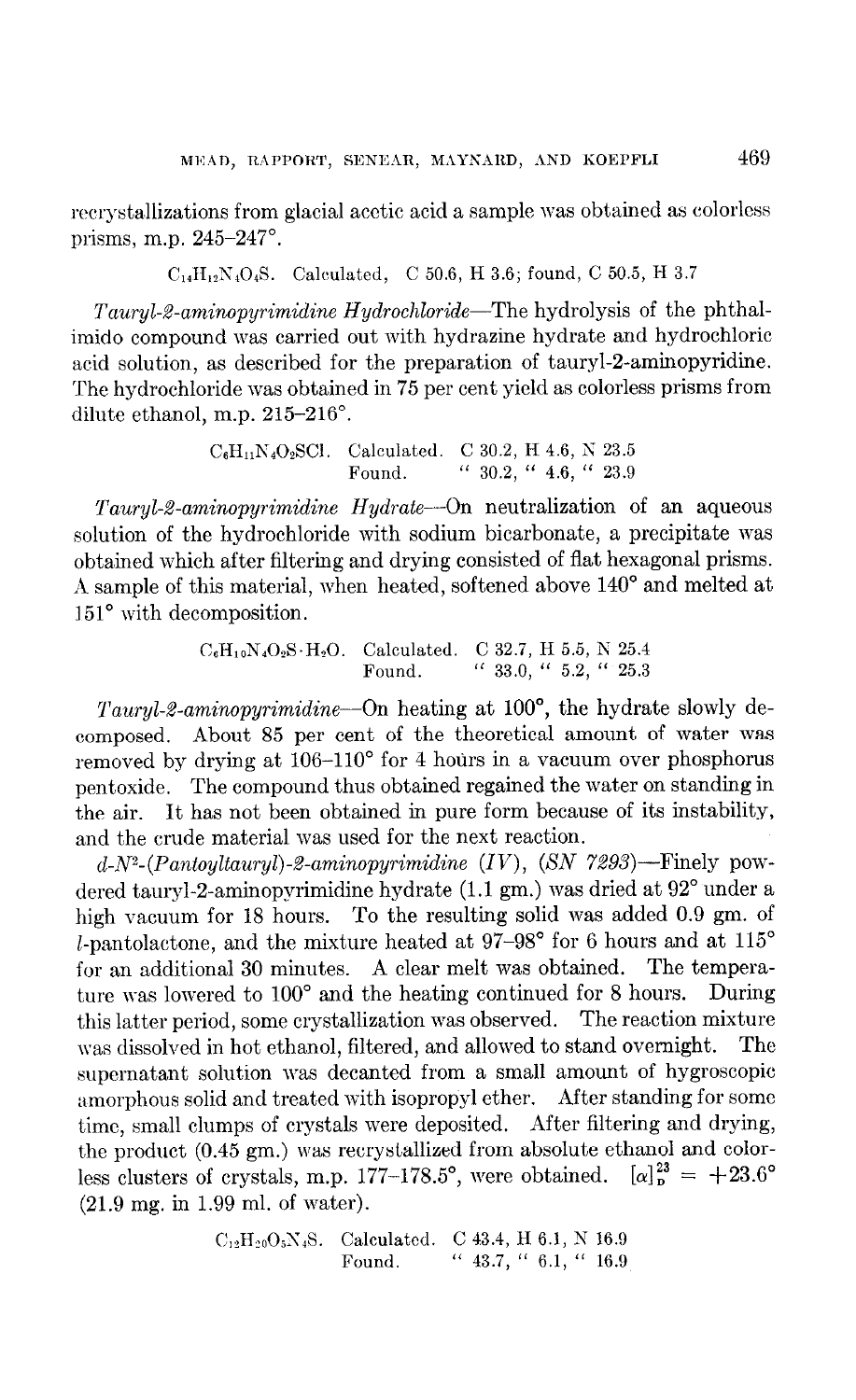$\beta$ -Phthalimidoethanesulfonyl-2-aminothiazole-To 19 gm. of 2-aminothiazole in the minimum amount of benzene were added  $25 \text{ gm}$ , of the  $\beta$ -phthalimidoethanesulfonyl chloride in benzene, and the solution was refluxed for 1 hour. After cooling, the solid which had precipitated was filtered off and allowed to stand overnight in sodium bicarbonate solution. It was then filtered, washed with water, dried over sulfuric acid, and crystallized from glacial acetic acid. There were obtained 27 gm. of a product with a melting point of 227-228".

 $C_{13}H_{11}O_4N_3S_2$ . Calculated, C 46.3, H 3.3; found, C 46.6, H 3.3

The attempted hydrolysis of this compound with hydrazine hydrate and dilute hydrochloric acid was accompanied by a large evolution of hydrogen sulfide and led to the production of a dark oil, from which no identifiable compound could be obtained.

Tauryl-2-aminothiazole Hydrochloride-A solution of 76 gm. of  $\beta$ -phthalimidoethanesulfonyl-2-aminothiazole in 1500 ml. of 92 per cent ethanol containing 54 gm. of sodium hydroxide was heated at 60-65" for 24 hours. It was acidified with 10 N ethanolic hydrogen chloride and, after standing in the cold for several hours, filtered from the sodium chloride. The filtrate was evaporated to dryness under reduced pressure, and the residue dissolved in acetone and filtered to remove the unchanged starting material. The oil thus obtained was extracted with 170 ml. of water in portions and decanted from a small amount of insoluble oil (starting material and phthalic acid). Evaporation of the solution gave 15 gm. of crude tauryl-2-aminothiazole hydrochloride, which was recrystallized from glacial acetic acid to give 13.3 gm. of rosettes of needles, m.p. 187-190.5". An analytical sample melted at 193-195". From the reaction there were recovered 29 gm. of starting material.

> $C_5H_{10}O_2N_3S_2Cl.$  Calculated. C 24.6, H 4.1, N 17.2 Found. "  $24.8$ , "  $3.8$ , "  $17.2$

 $N^2$ -(Pantoyltauryl)-2-aminothiazole (V), (SN 9667)-To 1.7 gm. of tauryl-2-aminothiazole hydrochloride in 2 ml. of warm water was added 0.6 gm. of sodium bicarbonate. The resulting brown solution was dried in vacuo over sulfuric acid and finally over phosphorus pentoxide. To the above mixture of tauryl-2-aminothiazole and sodium chloride was added 0.91 gm. of  $l$ -pantolactone, and the mixture heated at  $80-90^{\circ}$  for 2 hours. The product was extracted with 10 ml. of hot absolute ethanol, filtered, and the solvent removed under reduced pressure. The residual brown oil was washed repeatedly with cold acetone and finally dried in vacua over phosphorus pentoxide, whereupon it solidified to a light brown powder. The product was soluble in mater, but, on standing in solution, decomposed with evolu-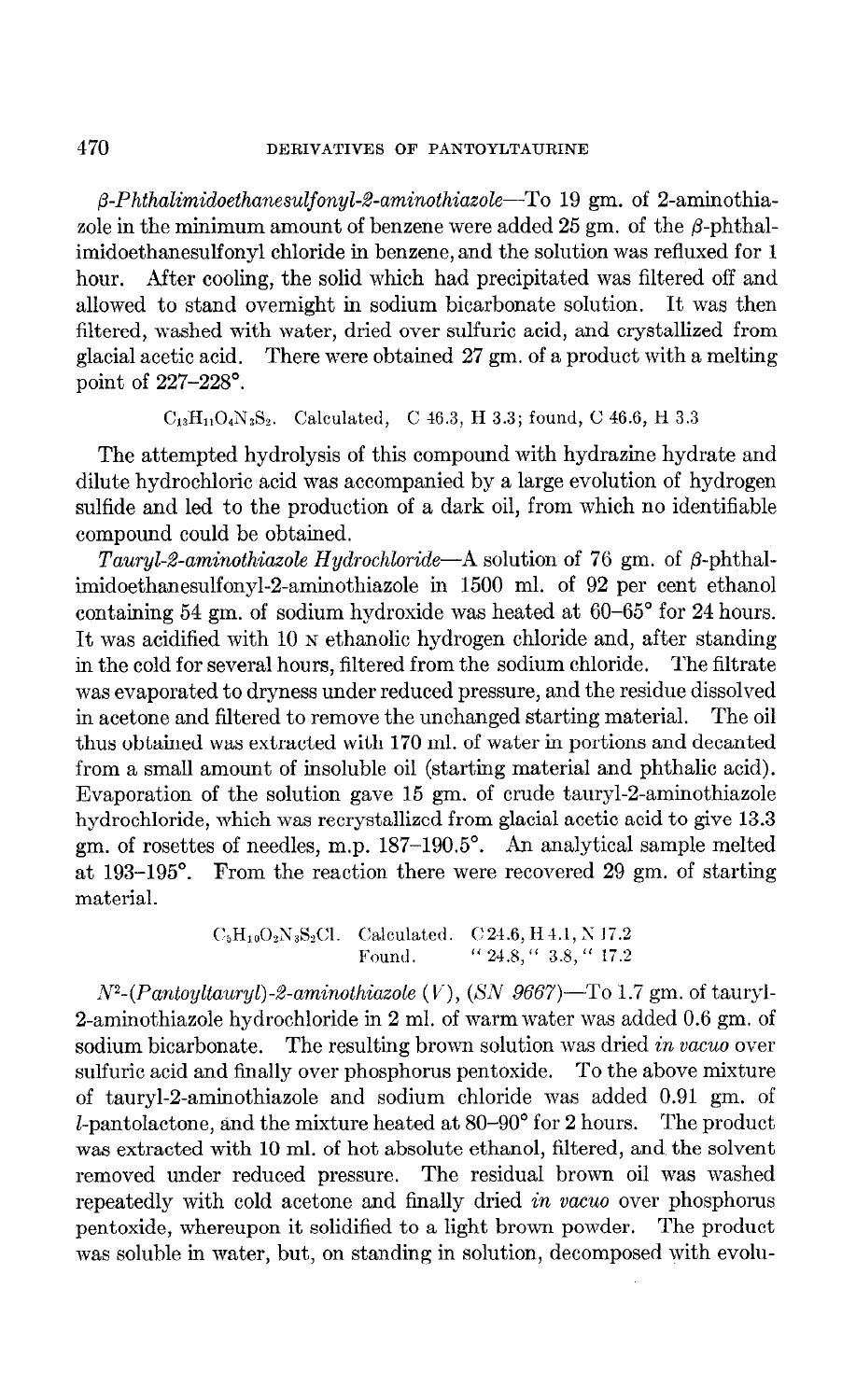tion of hydrogen sulfide. It was also unstable in moist air, but remained unchanged over long periods when kept over phosphorus pentoxide. No significant rotation could be observed.

> $C_{11}H_{19}O_5N_3S_2$ . Calculated. C 39.2, H 5.7, N 12.5 Found. " 39.5, " 5.8, " 12.8

 $\beta$ -Phthalimidoethanesulfonylaminocyclohexane-To 13.7 gm. of  $\beta$ -phthalimidoethanesulfonyl chloride dissolved in 250 ml. of acetone were added 10.5 gm.'of cyclohexylamine. The solution was refluxed for 1 hour and then poured into a large volume of water. The solid was recovered by filtration and recrystallized from ethanol to give 15 gm. of long colorless needles, m.p. 152-153".

> $C_{16}N_{20}O_4N_2S.$  Calculated. C 57.1, H 6.0, N 8.3 Found. "  $57.5,$  "  $6.2,$  "  $8.0$

Taurylaminocyclohexane—The phthalimido compound was hydrolyzed with hydrazine hydrate and hydrochloric acid, as described for the preparation of tauryl-2-aminopyridine. The taurylaminocyclohexane was obtained in quantitative yield by neutralization of the hygroscopic hydrochloride followed by evaporation of the aqueous solution and extraction of the residue with ethanol. On recrystallization of the crude product from ethanol, there was obtained a colorless product, m.p.  $92-93^{\circ}$ .

d Pantoyltaurylaminocyclohexane (VI),  $(N 3281)$ -To 6.2 gm. of taurylaminocyclohexane were added  $4 \text{ gm}$ . of *l*-pantolactone, and the mixture heated at 120<sup>°</sup> for 4 hours. The resulting oil was solidified by dissolving it in acetone and pouring the solution into dry ether, but it could not be induced to crystallize. There were thus obtained 9 gm. of the crude product, which was used for testing. A portion of this product was dissolved in a small amount of mater, and this solution, after standing for several days, slowly deposited colorless crystals, which were filtered off and recrystallized several times from water plus a few drops of ethanol, to give colorless needles, m.p. 125-126°.  $[\alpha]_p^{23} = +2.7^\circ$  (67 mg. in 2.0 ml. of water).

$$
C_{14}H_{26}O_6N_2S
$$
. Calculated. C 50.0, H 8.4, N 8.3  
Found. " 50.5, " 8.3, " 8.3

 $\beta$ -Phthalimidoethanesulfonylaminooctadecane—To a solution of 20 gm. of  $\beta$ -phthalimidoethanesulfonyl chloride dissolved in the minimum amount of benzene was added a solution of 41 gm. of octadecylamine in benzene. The solution was refluxed for 1 hour and then evaporated to dryness under reduced pressure. The residue (about 50 gm.) was recrystallized from ethanol to give 33 gm. of colorless plates, m.p.  $109-109.5^{\circ}$ .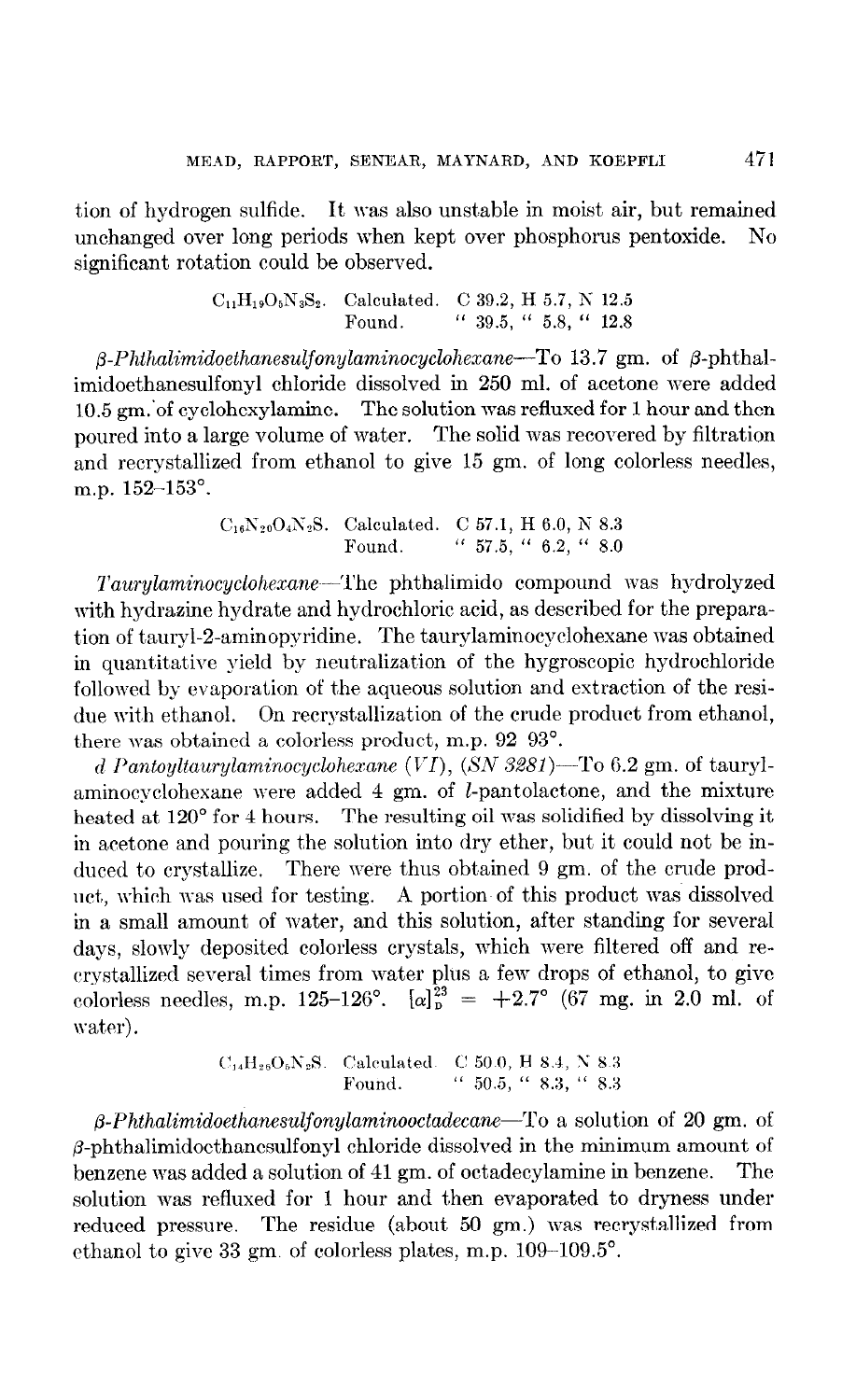# 472 DERIVATIVES OF PANTOYLTAURINE

 $C_{28}H_{46}O_4N_2S$ . Calculated. C 66.4, H 9.2, N 5.5 Found. " 66.4, " 9.3, " 5.7

The alcoholic mother liquors were evaporated almost to dryness and poured into a large amount of ether, whereupon the octadecylamine hydrochloride precipitated in a fairly pure form, m.p. 155-160".

Taurylaminooctadecane—The hydrolysis of the phthalimido compound was carried out with hydrazinc hydrate, as described for the preparation of taurpl-2-aminopyridine. The combined precipitate of phthalhydrazide and taurylaminooctadecane hydrochloride was centrifuged down, and, after removal of the excess hydrochloric acid by several washings with water followed by recovery of the precipitate by centrifuging, the solids were treated with two successive portions of normal sodium hydroxide solution. The product from this treatment was filtered, washed thoroughly with water, and dried over sulfuric acid. The resulting solid was twice crystallized from ethanol to give 16 gm. of colorless needles, m.p. 90-91". The basic filtrate and washings could be acidified to recover the phthalhydrazide.

 $C_{20}H_{44}O_2N_2S$ . Calculated, N 7.2; found, N 7.2

 $d$ -Pantoyltaurylaminooctadecane (VII), (SN 3282)-To 19.8 gm. of the above taurylaminooctadecane were added 7.5 gm. of I-pantolactone, and the mixture heated at 100' for 2 hours. The resulting solid was recrystallized from ethanol to give 23 gm. of colorless prisms, m.p. 98-100°.  $[\alpha]_p^{23}$  =  $+51.0^{\circ}$  (46 mg. in 5.0 ml. of chloroform).

> $C_{26}H_{54}O_5N_2S.$  Calculated. C 61.7, H 10.7, N 5.5 Found. "  $61.7,$  "  $10.8,$  "  $5.6$

Attempted Preparation of Pantoyltauryl-9-aminoanthracene  $(SN 5923)$ -Although the instability of certain of the intermediates and of the final product has precluded satisfactory analyses, we wish to record the results obtained. 9-Nitroanthracene (10) was prepared and reduced to 9-aminoanthracene  $(11, 12)$  with stannous chloride. The compound had a melting point of 148-151" but decomposed slowly on standing in a closed vessel. The anthramine was condensed with  $\beta$ -phthalimidoethanesulfonyl chloride in pyridine to give  $\beta$ -phthalimidoethanesulfonyl-9-aminoanthracene (?) as a light buff-colored solid which did not melt below 300". The phthalimido compound was hydrolyzed with hydraziine hydrate and the resulting tauryl-9-aminoanthracene hydrochloride (?) had a melting point of 205-206" (with decomposition) when recrystallized from ethanol. The hydrochloride was neutralized with sodium bicarbonate and the free base recrystallized from ethanol to give light buff-colored crystals, m.p. 174-175". The free base gradually decomposed on standing and was therefore immediately condensed with *l*-pantolactone by heating for 3 hours at  $120^{\circ}$ . The